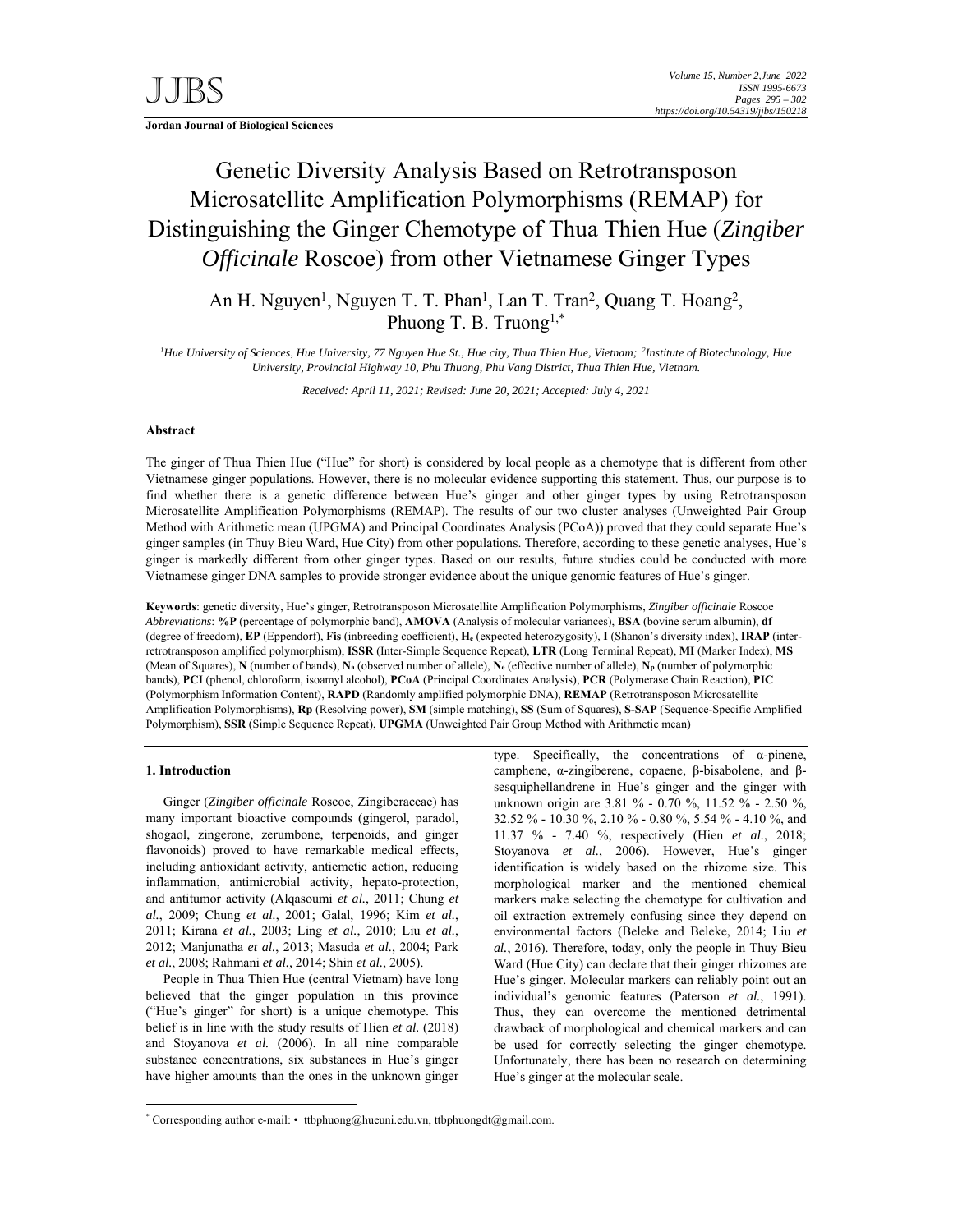Retrotransposon microsatellite amplification polymorphism (REMAP) is an efficient technique involving the polymerase chain reaction (PCR) amplification, with a long terminal repeat (LTR) primer and a simple sequence repeat (SSR) or inter-simple sequence repeat (ISSR) primer (Kalendar and Schulman, 2006; Pandotra *et al.,* 2014). REMAP has been efficiently used for cultivar characterizations of many species, including barley (*Hordeum vulgare*), grapevine (*Vitis vinifera* L.), olive (*Olea europaea* L.), and rice (*Oryza sativa* L.) (Branco *et al.,* 2007; Kalendar *et al.*, 1999; Kaya and Yilmaz-Gokdogan, 2016; Strioto *et al.,* 2019; Šimon *et al.*, 2010). In terms of distinguishing ginger cultivars, REMAP can discriminate all the 92 ginger landraces (with a high variation rate of 96.5 %) in the study of Pandotra *et al.* (2014). The authors also demonstrated that REMAP was one of the best markers in all examined ones (ISSR, randomly amplified polymorphic DNA - RAPD, interretrotransposon amplified polymorphism - IRAP, and REMAP) (Pandotra *et al.*, 2015).

Considering the lack of scientific evidence for identifying Hue's ginger and the competence of REMAP, this research was conducted to find whether Hue's ginger chemotype is genetically different from the kinds of ginger grown in other regions of Vietnam.

# **2. Materials and methods**

#### *2.1. Plant materials*

Thirty-eight (38) leaf samples, collected from Thua Thien Hue and other provinces in Vietnam, were plant materials for the research. The inner young leaves of ginger shoots, obtained from ginger fields of local people one month after sprouting time (depending on the regions), were separated for DNA extraction. Of all the samples, the local people only consider ginger samples from Thuy Bieu ward as Hue's ginger. The samples were divided into three subpopulations based on the places of sample collection (**Table 1**), namely P1 (samples in Thuy Bieu), P2 (samples in other regions of Thua Thien Hue), and P3 (samples in several other provinces in Vietnam). The subpopulations were only for genetic diversity analyses to find if P1 could be separated from P2 and P3. P1, P2, and P3 were not real subpopulations in population genetics. The regions of collecting samples are illustrated in **Figure 1**.



**Figure 1.** Provinces in Vietnam - Thanh Hoa, Quang Tri, Thua Thien Hue, Da Nang, Quang Nam, Binh Dinh, Gia Lai, Dak Lak, and Dak Nong (**A**) and regions in Thua Thien Hue - Huong Tra, Huong Thuy, Nam Dong, and Hue City (**B**) from which ginger samples were collected (the number of samples and sample codes are illustrated in the figure).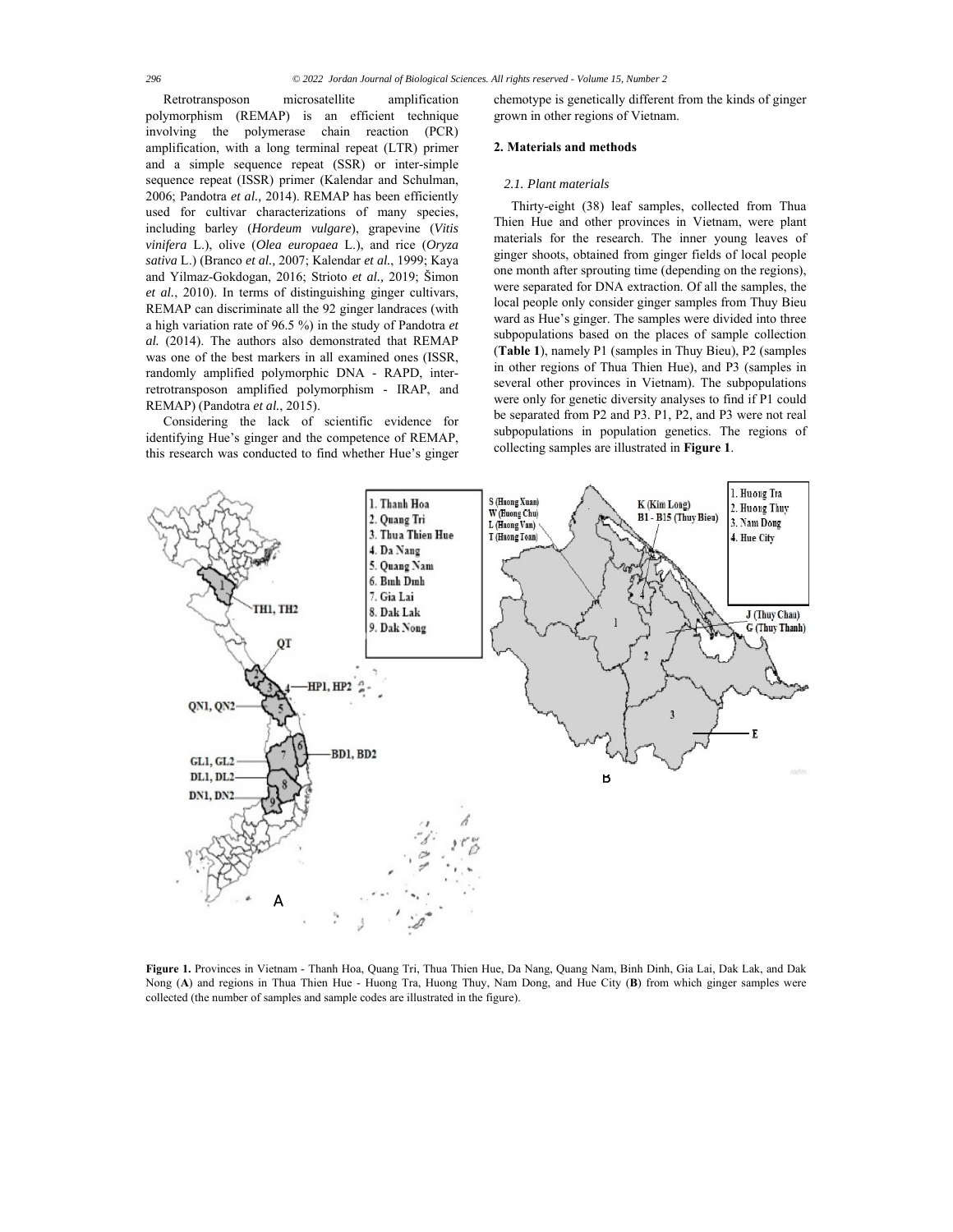|  | <b>Table 1.</b> The list of ginger leaf samples (only the samples from Thuy Bieu were the unique chemotype of Thua Thien Hue) |  |
|--|-------------------------------------------------------------------------------------------------------------------------------|--|
|  |                                                                                                                               |  |

| Province          | District/City     | Ward        | Number of<br>sample(s) | Sample codes      | Sub-<br>population | Coordinates                   |
|-------------------|-------------------|-------------|------------------------|-------------------|--------------------|-------------------------------|
|                   |                   | Thuy Bieu   | 15                     | From B1 to B15    | P <sub>1</sub>     | 16.4446° N, 107.5511° E       |
|                   | Hue City          | Kim Long    | $\mathbf{1}$           | K                 |                    | 16.4652° N, 107.5605° E       |
|                   |                   | Huong Xuan  | $\mathbf{1}$           | S                 |                    | 16.4770° N, 107.4766° E       |
|                   |                   | Huong Van   | 1                      | L                 |                    | 16.4972° N. 107.4736° E       |
| Thua Thien<br>Hue | Huong Tra         | Huong Toan  | $\mathbf{1}$           | T                 |                    | 16.5128° N, 107.5348° E       |
|                   |                   | Huong Chu   | 1                      | W                 | P <sub>2</sub>     | 16.4931° N. 107.5209° E       |
|                   | Huong Thuy        | Thuy Chau   | -1                     | J                 |                    | 16.4355° N, 107.6630° E       |
|                   |                   | Thuy Thanh  | 1                      | G                 |                    | $16.4652$ ° N. $107.6416$ ° E |
|                   | Nam Dong          | Thuong Long | $\mathbf{1}$           | E                 |                    | 16.0755° N, 107.6275° E       |
| Gia Lai           | Mang Yang         | Lo Pang     | $\overline{c}$         | GL1, GL2          |                    | 13.9367° N, 108.2637° E       |
| Thanh Hoa         | Thuong Xuan       | Luan Thanh  | 2                      | TH1, TH2          |                    | 19.8015° N, 105.4127° E       |
| Quang Nam         | Tien Phuoc        | Tien Son    | 2                      | QN1, QN2          |                    | 15.5804° N, 108.2674° E       |
| Dak Lak           | <b>Krong Nang</b> | Tam Giang   | 2                      | DL1, DL2          | P <sub>3</sub>     | 12.9749° N, 108.3920° E       |
| Dak Nong          | Dak Song          | Dak N'Drung | 2                      | DN1, DN2          |                    | 12.2160° N, 107.5624° E       |
| Da Nang           | Cam Le            | Hoa Phat    | 2                      | HP1, HP2          |                    | 16.0287° N, 108.1725° E       |
| Quang Tri         | Cam Lo            | Cam Tuyen   | 1                      | QT                |                    | 16.8229° N, 106.9241° E       |
| <b>Binh Dinh</b>  | An Lao            | An Tan      | 2                      | BD1, BD2<br>20.11 | $\mathbf{1}$       | 14.5748° N, 108.8849° E<br>.  |

*2.2. Genomic DNA extraction* 

Total genomic DNA of the samples was extracted by using the protocol of Doyle and Doyle (1987) (modified). RNA in the genomic DNA solutions was digested by  $1 \mu L$ of RNase (100  $\mu$ g/ $\mu$ L).

200 mg of washed and cut ginger leaves was homogenized by using liquid nitrogen. Then, the leaf powder was transferred into a 1.5 mL Eppendorf (EP) tube.

Next, 1 mL of extraction buffer (200 nM Tris-HCl, pH 8.0; 50 mN ethylenediaminetetraacetic acid; 2 % hexadecyltrimethylammonium bromide, 2.5 % polyvinylpyrrolidone; 1.4 M NaCl) and 20  $\mu$ L of 100 % 2mercaptoethanol were added into each EP tube. After that, tubes were vortexed for two minutes before being incubated at 65°C for 3 hours.

After the incubation, 700  $\mu$ L of the supernatant liquid, obtained by centrifugation (13000 rpm, 4°C, 15 minutes), was mixed with an equal volume of PCI (25 phenol : 24 chloroform : 1 isoamyl alcohol). The mixture was then centrifuged under the same condition. 500  $\mu$ L of the transparent top liquid was collected after the centrifugation.

The DNA precipitation process was then done by mixing 500  $\mu$ L of 100 % isopropanol with the abovementioned transparent liquid. After that, the mixture was incubated overnight at - 40°C.

The precipitated total genomic DNA would be collected on the next day by centrifugation (13000 rpm, 4oC, 15 minutes). DNA pellets were then washed two times by using 500  $\mu$ L of cold 70% ethanol.

 $30 \mu L$  of autoclaved double distilled water was used to dissolve the DNA, which had been dried at ambient temperature.

*2.3. Primer selection* 

Ten REMAP primer pairs (Baruah *et al.,* 2019; Pandotra *et al.*, 2014) were screened (**Table 2**). Each tested primer pair was used to amplify seven randomly chosen DNA samples from distinct regions. The PCR steps were as follows:

Initial denaturation at 94°C for two minutes,

Forty-four (44) amplification cycles: one minute at 94 $\degree$ C, one minute at 45 – 64 $\degree$ C (depending on primers' melting points), and two minutes at  $72^{\circ}$ C,

Final extension at 72°C for ten minutes.

Each PCR tube contained the following compositions:

1  $\mu$ L of genomic DNA (35 ng),

1  $\mu$ L of RT-6 primer (10  $\mu$ M),

1  $\mu$ L of ISSR/SSR primer (10  $\mu$ M),

12.5  $\mu$ L of GoTaq Green Master Mix 2X (Promega, USA),

9.5  $\mu$ L of bovine serum albumin (BSA) (0.421 mg/mL).

PCR products were observed on a 1.6 % agarose gel containing SafeViewTM DNA stain (Applied Biological Materials Inc., USA). Primer pairs with the highest indices, namely polymorphism information content (*PIC*), resolving power (*Rp*), marker index (*MI*), number of bands (*N*), and number of polymorphic bands (*Np*) (Chesnokov and Artemyeva, 2015; Kumar *et al.,* 2014), were chosen for REMAP analysis.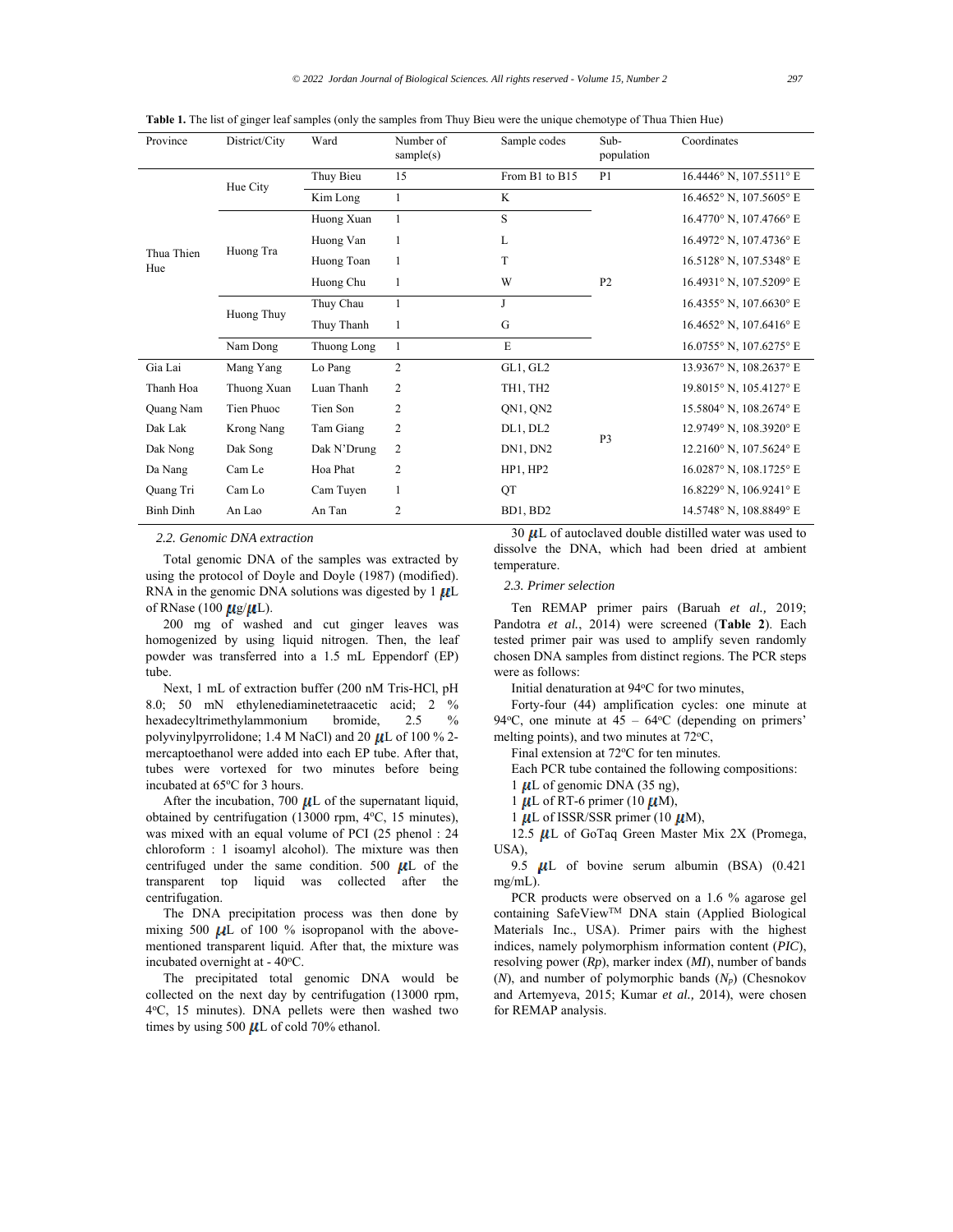*298 © 2022 Jordan Journal of Biological Sciences. All rights reserved - Volume 15, Number 2*

| Table 2. The list of primers used for the screening process |                                                  |                                    |  |  |  |  |
|-------------------------------------------------------------|--------------------------------------------------|------------------------------------|--|--|--|--|
| Primer codes                                                | $5' - 3'$ sequences                              | References                         |  |  |  |  |
| $RT-6/RM-2$                                                 | GATAGGGTCGCATCTTGGGCGTGAC/TCAGCTTCTGGCCGGCCTCCTC |                                    |  |  |  |  |
| $RT-6/RM-3$                                                 | GATAGGGTCGCATCTTGGGCGTGAC/ GCCTCGAGCATCATCATCAG  |                                    |  |  |  |  |
| $RT-6/RM-4$                                                 | GATAGGGTCGCATCTTGGGCGTGAC/ATCAACCTGCACTTGCCTGG   |                                    |  |  |  |  |
| RT-6/RM-125                                                 | GATAGGGTCGCATCTTGGGCGTGAC/AGGGGATCATGTGCCGAAGGCC |                                    |  |  |  |  |
| RT-6/RM-130                                                 | GATAGGGTCGCATCTTGGGCGTGAC/TTCCCTGTTAAGAGAGAATC   | Baruah et al<br>2019 : Pandotra et |  |  |  |  |
| $RT-6/ISSR-2$                                               | GATAGGGTCGCATCTTGGGCGTGAC/(AG) <sub>8</sub> T    | al., 2014                          |  |  |  |  |
| $RT-6/ISSR-4$                                               | GATAGGGTCGCATCTTGGGCGTGAC/(GT) <sub>8</sub> CTC  |                                    |  |  |  |  |
| $RT-6/ISSR-11$                                              | GATAGGGTCGCATCTTGGGCGTGAC/AGG(TC)7               |                                    |  |  |  |  |
| $RT-6/ISSR-42$                                              | GATAGGGTCGCATCTTGGGCGTGAC/(AG) <sub>8</sub> CA   |                                    |  |  |  |  |
| $RT-6/ISSR-72$                                              | GATAGGGTCGCATCTTGGGCGTGAC/(GGAGA)3               |                                    |  |  |  |  |

# *2.4. REMAP analysis*

The selected primer pairs were utilized for the amplification of all 38 genomic DNA samples, with PCR conducted similarly to the primer screening process. The amplified products were then also be viewed on a 1.6 % agarose gel containing SafeViewTM DNA stain.

# *2.5. Data analysis*

# *2.5.1. Band scoring*

Amplified products of 38 samples were scored to create a binary matrix. Obvious bands were considered as "1" while absent bands were scored as "0".

## *2.5.2. Analysis of molecular variances (AMOVA)*

The AMOVA (999 permutations) was done by using GenAlEX 6.51 software (Peakall and Smouse, 2006), with the binary matrix as input data, to examine genetic diversity within and among the subpopulations.

# *2.5.3. Parameters Calculation*

The indices for primer pair assessments were manually calculated by using the following formulas (Chesnokov and Artemyeva, 2015; Kumar *et al.*, 2014):

$$
PIC = \frac{1}{N} \times \sum_{i=1}^{N} 2f_i \times (1 - f_i)
$$
 (1)

$$
Rp = \sum_{t=1}^{N} I_t; I_t = 1 - 2 \times \left| \frac{1}{2} - f_t \right|
$$
 (2)

$$
MI = \frac{N_B^2}{N} \times PIC \tag{3}
$$

Where  $f_i$  is the frequency of the  $i^{th}$  allele,  $N_p$  is the number of polymorphic bands, *N* is the total number of bands.

The mentioned binary matrix was also used as the input data for POPGENE software (version 1.32) (Yeh *et al.,* 2000) to calculate diversity parameters, namely expected heterozygosity (*He*), Shanon's diversity index (*I*), the observed number of allele  $(N_a)$ , and the effective number of allele (*Ne*). Genetic diversity parameters were calculated on the Hardy-Weinberg disequilibrium assumption, with an inbreeding coefficient of  $1$  ( $F_{is} = 1$ ) estimated based on the method of Dasmahapatra *et al.* (2008).

# *2.5.4. Cluster analysis*

NTSYS version 2.1 (Rohlf, 2000) and GenAlEX 6.51 (Peakall and Smouse, 2006) software packages were used

for building an UPGMA dendrogram, with simple matching (SM) genetic distance coefficient (Sokal and Michener, 1958), and PCoA graphs from the distance matrix, generated from the raw binary data.

# **3. Results**

#### *3.1. Primer selections*

Of all ten REMAP primer pairs, only four pairs (RT-6/RM-2, RT-6/RM-125, RT-6/RM-130, and RT-6/ISSR-2) for which *PIC*, *Rp*, *MI*, *N*, and *Np* were the highest and ranged from  $0.35 - 0.43$ ,  $2.86 - 5.14$ ,  $1.88 - 3.51$ ,  $5 - 10$ , and 5 – 10, respectively, were selected. (**Table 3**). **Table 3.** Indices for primer pair assessments

| <b>Primer codes</b> | $\mathbf{PIC}^a$ | Rp   | МI   | $N_{\rm \scriptscriptstyle I}$ |          | $N_n$ Percentage of<br>polymorphic<br>bands $(\% )$ |
|---------------------|------------------|------|------|--------------------------------|----------|-----------------------------------------------------|
| $RT-6/RM-2$         | 0.38             | 2.86 | 1.88 | 5                              | 5        | 100                                                 |
| $RT-6/RM-3$         | 0.00             | 0.00 | 0.00 | 3                              | $\theta$ | 0.00                                                |
| $RT-6/RM-4$         | 0.15             | 0.67 | 0.05 | 3                              | 1        | 33.33                                               |
| <b>RT-6/RM-125</b>  | 0.43             | 4.86 | 3.02 | 7                              | 7        | 100                                                 |
| <b>RT-6/RM-130</b>  | 0.35             | 5.14 | 3.51 | 10                             | 10       | 100                                                 |
| <b>RT-6/ISSR-2</b>  | 0.40             | 4.29 | 2.78 | 7                              | 7        | 100                                                 |
| <b>RT-6/ISSR-4</b>  | 0.33             | 2.00 | 0.75 | 4                              | 3        | 75.00                                               |
| <b>RT-6/ISSR-11</b> | 0.15             | 0.67 | 0.05 | 3                              | 1        | 33.33                                               |
| <b>RT-6/ISSR-42</b> | 0.22             | 1.33 | 0.22 | 4                              | 2        | 50.00                                               |
| <b>RT-6/ISSR-72</b> | 0.33             | 2.00 | 0.75 | 4                              | 3        | 75.00                                               |

*a Note: PIC (Polymorphism Information Content), Rp (Resolving power), MI (Marker Index), N (total number of bands), Np (number of polymorphic bands).*

#### *3.2. REMAP analysis*

The total number of amplicons from REMAP analysis was 29. Additionally, the selected REMAP primer pairs produced a high proportion of polymorphic loci (100 %). There were six region-specific bands generated, namely RT-6/ISSR-2-1134 and RT-6/RM-130-238 of Thuy Bieu samples; RT-6/RM-125-621, RT-6/RM-130-889, and RT-6/RM-130-765 of HP2 (Da Nang); and RT-6/RM-130-250 of QT (Quang Tri) (**Table 4**).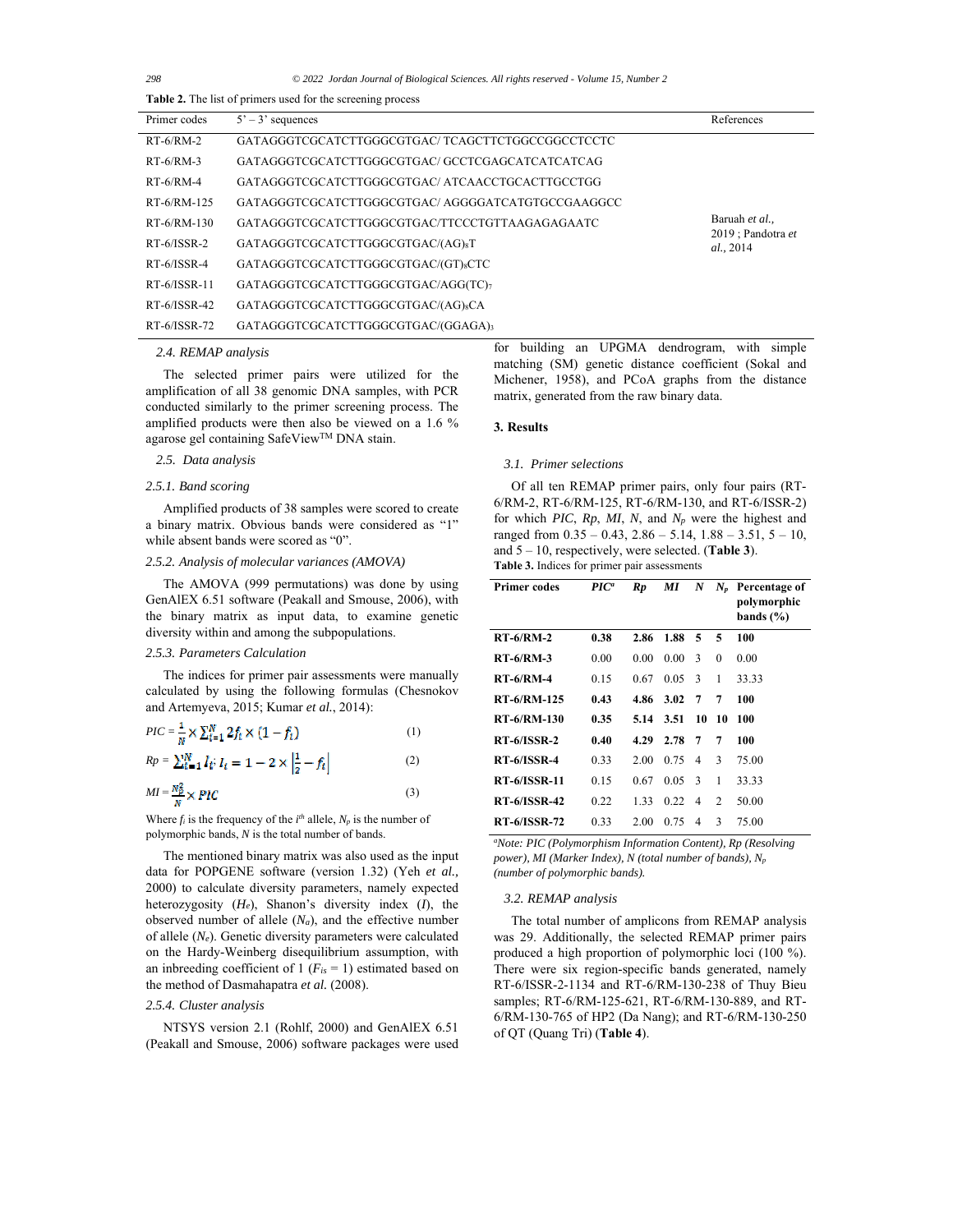| Primers' codes | $N^a$ | $N_p$  | %P  | Amplicon<br>lengths (bp) | Region-specific<br>bands (bp) | Samples containing the<br>region-specific bands |
|----------------|-------|--------|-----|--------------------------|-------------------------------|-------------------------------------------------|
| RT-6/ISSR-2    | 7     | $\tau$ | 100 | $250 - 1134$             | 1134                          | B1, B3-B6, B10-B14                              |
| $RT-6/RM-2$    | 5     | 5      | 100 | $409 - 941$              | $\overline{\phantom{a}}$      | $\overline{\phantom{a}}$                        |
| RT-6/RM-125    | 7     | 7      | 100 | $229 - 1446$             | 621                           | HP2                                             |
| RT-6/RM-130    | 10    | 10     | 100 | $238 - 1461$             | 889                           | HP2                                             |
|                |       |        |     |                          | 765                           | HP2                                             |
|                |       |        |     |                          | 250                           | QT                                              |
|                |       |        |     |                          | 238                           | B9, B11                                         |
| Total:         | 29    | 29     | 100 |                          |                               |                                                 |

*a Note: N (total number of bands), Np (number of polymorphic bands), %P (percentage of polymorphic bands)*

**Table 4.** Results of REMAP analysis using the four selected primer pairs to amplify 38 samples.

#### *3.3. Analysis of molecular variances (AMOVA)*

As is highlighted in **Table 5**, the proportion of variance among populations was 35 %, while the diversity within **Table 5.** Analysis of Molecular Variance (AMOVA) of REMAP

populations accounted for 65 % of the total variation (*P* < 0.01).

| Source             | $df^a$ | SS     | MS    | Variance<br>component | Percentage of<br>total variance $(\% )$ | $Phi$ T |            |
|--------------------|--------|--------|-------|-----------------------|-----------------------------------------|---------|------------|
| Among populations  |        | 57.04  | 28.52 | 2.06                  | 35                                      | 0.355   | $0.001***$ |
| Within populations | 35     | 131.12 | 3.75  | 3.75                  | 60                                      |         |            |
| Total              |        | 188.16 |       | 5.81                  | 100                                     |         |            |

a *Note: df: degree of freedom; SS: sum of squares; MS: mean of squares*

# *3.4. Genetic diversity parameters*

It is clarified in **Table 6** that the diversity indices of P1, P2, and P3 were low, with *He, I, Na, Ne*, and *%P* of 0.22 – 0.29, 0.35 – 0.43,  $1.76 - 1.79$ ,  $1.36 - 1.49$ , and  $75.86 \%$  – 79.31 %, respectively. Moreover, several parameters reached the minimum values when data from P3 were used to calculate them (*He* of 0.22, *I* of 0.35, and *Ne* of 1.36). **Table 6.** Genetic diversity parameters of the three ginger subpopulations, calculated on the Hardy – Weinberg disequilibrium assumption  $(F_{is} = 1)$ 

| <b>Parameters</b>  | P1         | <b>P2</b>  | P3         |
|--------------------|------------|------------|------------|
| $H_e$ <sup>a</sup> | 0.25(0.19) | 0.29(0.17) | 0.22(0.18) |
|                    | 0.38(0.26) | 0.43(0.25) | 0.35(0.24) |
| $N_a$              | 1.76(0.44) | 1.79(0.41) | 1.79(0.41) |
| $N_e$              | 1.42(0.37) | 1.49(0.33) | 1.36(0.34) |
| $N_p$              | 22         | 23         | 23         |
| % $P$              | 75.86 %    | 79.31 %    | 79.31 %    |

a *Note: He: expected heterozygosity; I: Shanon's information index; Na: observed number of alleles; Ne: effective number of*  *alleles; Np: number of polymorphic loci; %P: percentage of polymorphic loci; The values in the table are mean (standard deviation).* 

### *3.5. Cluster analysis*

# *3.5.1. UPGMA dendrogram*

There were two clusters (A and B) obtained from building the UPGMA dendrogram. Almost the ginger samples from P1 were clustered in A (B1, B3, B4, B5, B6, B11 in A1-1; B10, B12, B13, B14, B15 in A1-2; and B2, B9 in A2). All samples from P2 and P3 (except K, S, E, and BD1) were grouped in B. The genetic distance between A and B was 47.00 % (**Figure 2**).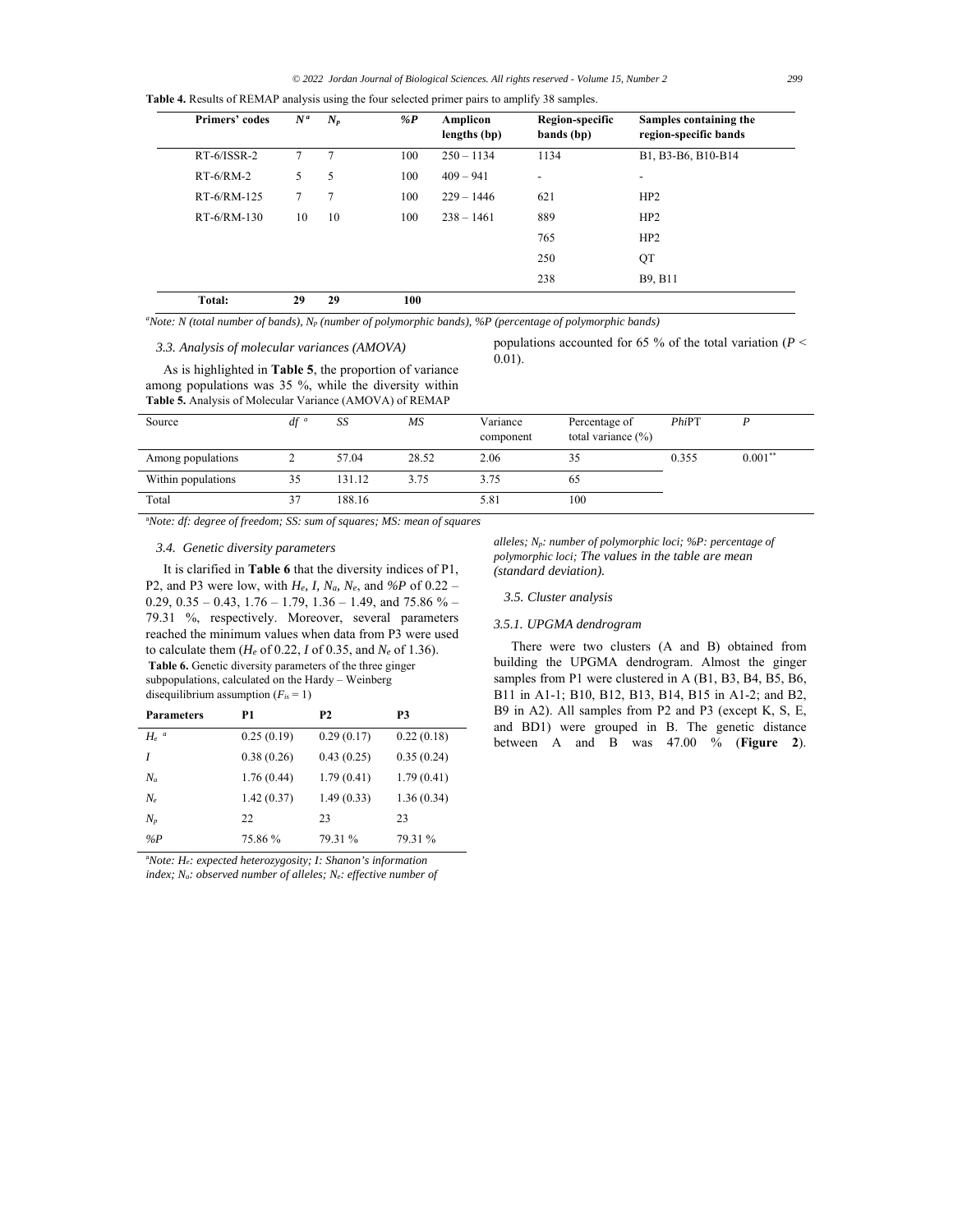

**Figure 2.** Clusters formed by UPGMA analysis. Cluster A was divided into A1 (containing A1-1, A1-2, and A1-3) and A2. Cluster B also has two groups, namely B1 (with three subclusters – B1-1, B1-2, and B1-3) and B2. Ginger samples from P1 (Hue's ginger) were in cluster A except for B7 and B8

#### *3.5.2. Principal coordinates analysis (PCoA)*

Samples in PCoA graphs were divided into three distinct clusters (I, II, and III), with almost P1's samples in cluster I, except B2, B7, and B8. This result demonstrates that the samples from Thuy Bieu have unique genomic features separating this subpopulation from other clusters. Cluster II contained ten samples from all subpopulations (P1, P2, and P3), while only samples from P3 were grouped in cluster III (**Figure 3**).



**Figure 3.** PCoA graphs with three separate clusters (I, II, and III). Samples from P1 were grouped in cluster I. This indicates that ginger from Thuy Bieu was genetically different from ginger grown in other regions. The first three planes of PCoA (1-2, 1-3, and 2-3) reveal 71.92 %, 69.89 %, and 16.17 % of the variations of the three subpopulations, which are P1 (black points), P2 (white points) and P3 (gray points).

# **4. Discussion**

The UPGMA dendrogram supported the conclusion that the ginger samples from P1 were genetically different from the samples of P2 and P3. Specifically, 13 in 15 samples of P1 were grouped in a separated cluster (A), while most of the other samples were in cluster B, with a significant genetic distance between them (47.00 %) (**Figure 2**). The PCoA graphs well supported this result. Samples of P1 formed cluster I separated from cluster II and cluster III, containing other samples (**Figure 3**). However, three P1 samples (B2, B7, and B8) were not in cluster I. Lovell *et al.* (2017) reported that individuals in asexual populations could harbor DNA mutations. Therefore, the mutations accumulated in P1 might cause the difference between those three samples and the other P1 samples.

Choosing the suitable primer pairs played a key role in achieving the above-mentioned positive results.

First, we selected the RT-6 primer (also known as sukkula or sukkula 9900 primer) for our analyses. RT-6 was one of the best retrotransposon primers for producing the highest number of bands in the studies of Leigh *et al.* (2003) and Muhammad and Othman (2005). Muhammed and Othman (2005) observed the maximum number of 13 PCR products when the authors used RT-6 as an IRAP marker in characterizing *Fusarium* wilt-resistant and *Fusarium* wilt-susceptible *Musa* AAB soma clones. Moreover, Leigh et al. (2003) obtained one of the highest numbers of PCR products (28) by using RT-6 in the research on sequence-specific amplified polymorphism (S-SAP) markers. The maximum number of bands produced by the primer pairs containing RT-6 in the present study was only ten (**Table 4**). However, all bands generated were polymorphic, proving the prominence of RT-6 primer.

Second, our SSR and ISSR primers, selected from the studies of Pandotra *et al.* (2014) and Baruah *et al.* (2019),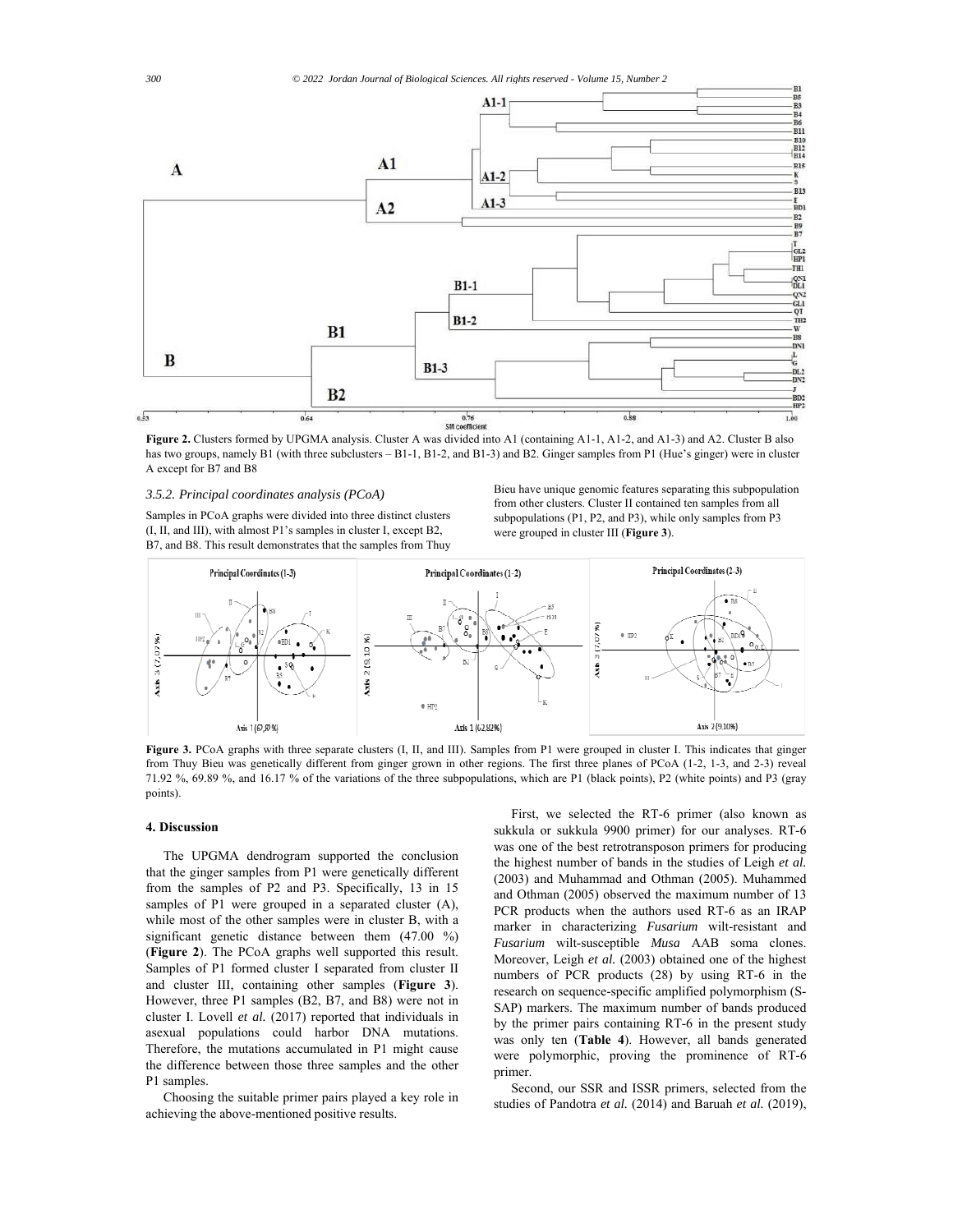were also proved as efficient primers for ginger genetic diversity analysis. Specifically, Pandotra *et al.* (2014) concluded that RT-6/RM-2, RT-6/RM-3, RT-6/RM-4, RT-6/RM-125, and RT-6/RM-130 were among the best primer pairs, with *PIC*, *Rp*, *MI*, *Np*, and *%P* of 0.17 – 0.31, 7.84 – 10.92, 3.06 – 4.14, 17 – 23, and 89.47 – 100 %, respectively. Additionally, ISSR-2, ISSR-4, ISSR-11, ISSR-42, and ISSR-72 were also the optimal ISSR primers in the study of Baruah *et al.* (2019), with the *Np*, *%P*, *MI*, *Rp*, and *PIC* values ranging from 5 – 9, 81.8 – 100 %, 2.56  $-4.15$ ,  $3.57 - 4.9$ , and  $0.51 - 0.68$ , respectively. However, our primer screening process revealed only four primer pairs (RT-6/ISSR-2, RT-6/RM-2, RT-6/RM-125, and RT-6/RM-130), which were efficient enough for genetic analyses of Vietnamese ginger (**Table 3**). Additionally, using the same primers/primer pairs, the number of polymorphic bands in our study (29) was lower than in the studies of Baruah *et al.* (2019) (32) and Pandotra *et al.*  (2014) (61). The genetic variations between the Vietnamese ginger samples and the ginger samples used in the mentioned authors' studies might cause those differences in the results. Though the number of bands in our study was low, all the four selected primer pairs produced the absolute polymorphic rate (100 %). Moreover, the region-specific band (1134 bp), produced by the primer pair RT-6/ISSR-2, was one of the main factors discriminating Thuy Bieu samples from other samples (**Table 4**). Thus, the selected primer pairs satisfactorily fulfilled the expectations of our study.

Because of using the effective primer pairs, our AMOVA results could clearly show the genetic variations among the three subpopulations (**Table 5**). This suggests that REMAP is appropriate for distinguishing the three ginger subpopulations. Specifically, 35 % of the total variations occurred among subpopulations. However, REMAP's ability to reveal differences among populations depends on the species. Noormohammadi *et al.* (2016) found that 33 % of the variations took place among *Gossypium* spp. populations. In contrast, Tanhuanpaa *et al.* (2016) reported that REMAP could only point out a low proportion of variation arising among *Phleum pratense* L. populations (10 %).

From the supportive results of PCR amplification and AMOVA, we conducted the cluster analyses (UPGMA and PCoA) and came to the expected conclusion as described at the beginning of the section.

 In parallel, genetic diversity parameters (*He*, *I*, *Na*, *Ne*) of the subpopulations were also calculated. The values in our study were low. Ginger's asexual reproduction might be the cause of the low diversity indices. Barrett *et al.* (2008) and Qiu *et al.* (2005) proved the effect of lowering diversity parameters of this kind of reproduction in studies on other species, namely *Melampsora lini and Dysosma versipellis* (Berberidaceae) (**Table 6**).

The diversity parameters observed in P1 and P2 were higher than in P3. This finding demonstrates that REMAP might be effective for genetic variation assessments of samples collected from regions adjacent to one another (**Table 6**). In contrast, Das *et al.* (2017), Kavyashree (2008), and Kizhakkayil and Sasikumar (2010) concluded that there was a correlation between geographical distance and genetic diversity (populations being geographically far from one another would have high genetic diversity among them).

#### **5. Conclusions**

Using REMAP markers, we concluded that the ginger population grown in Thuy Bieu, which has long been known as the special ginger chemotype of Thua Thien Hue, is genetically different from populations in other regions of Thua Thien Hue and Vietnam.

The positive results of our research are precursors for future studies, with more ginger DNA samples. Specifically, samples should be collected from a higher number of regions in Thua Thien Hue and other Vietnamese provinces. Moreover, the number of leaf samples in each region should also be increased. Those increments will provide stronger evidence about the unique genomic features of Hue's ginger in Thuy Bieu after a genetic diversity analysis.

#### **Acknowledgements**

This study was financially supported by the Department of Science and Technology, Thua Thien Hue Province, Vietnam, under Grant TTH.2018-KC.03.

# **References**

Alqasoumi S, Yusufoglu H, Farraj A and Alam A. 2011. Effect of 6-shogaol and 6-gingerol on Diclofenac Sodium Induced Liver Injury. *Int J Pharmacol.*, **7(8):** 868 – 873.

Barrett LG, Thrall PH, Burdon JJ, Nicotra AB and Linde CC. 2008. Population structure and diversity in sexual and asexual populations of the pathogenic fungus *Melampsora lini*. *Mol Ecol.*, **17(14)**: 3401 – 3415.

Baruah J, Pandey SK, Begum T, Sarma N, Paw M and Lal M. 2019. Molecular diversity assessed amongst high dry rhizome recovery Ginger germplasm (*Zingiber officinale* Roscoe) from NE-India using RAPD and ISSR markers. *Ind Crop Prod.,* **129**: 463–471.

Beleke A and Beleke E. 2014. Overview: Morphological and Molecular Markers role in Crop Improvement Programs*. International Journal of Current Research in Life Sciences*, **3(3):**  $35 - 42$ .

Branco CJS, Vieira EA, Malone G, Kopp MM, Malone E, Bernardes A, Mistura CC, Carvalho FIF and Oliveira CA. 2007. IRAP and REMAP assessments of genetic similarity in rice. *J Appl Genet.*, **48(2)**: 107 – 113.

Chesnokov YV and Artemyeva AM. 2015. Evaluation of the measure of polymorphism information of genetic diversity. *Agric Biol.*, **50(5)**: 571–578.

Chung SW, Kim MK, Chung JH, Kim DH, Choi JS, Anton S, Seo AY, Park KY, Yokozawa T, Rhee SH, Yu BP and Chung HY. 2009. Peroxisome proliferator-activated receptor activation by a short-term feeding of zingerone in aged rats. *J Med Food.*, **12(2):**  $345 - 350.$ 

Chung WY, Jung YJ, Surh YJ, Lee SS and Park KK. 2001. Antioxidative and antitumor promoting effects of [6]-paradol and its homologs. *Mutat Res.*, **496(1-2):** 199 – 206.

Das A, Gaur M, Barik DP and Subudhi E. 2017. Genetic diversity analysis of 60 ginger germplasm core accessions using ISSR and SSR markers. *Plant Biosyst.,* **151(5)**: 822 – 832.

Dasmahapatra KK, Lacy RC and Amos W. 2008. Estimating levels of inbreeding using AFLP markers. *Heredity*, **100(3)**: 286 – 295.

Doyle JJ and Doyle JL. 1987. A rapid isolation procedure for small quantities of fresh leaf tissue. *Phytochemical Bulletin*, **19(1)**: 11–15.